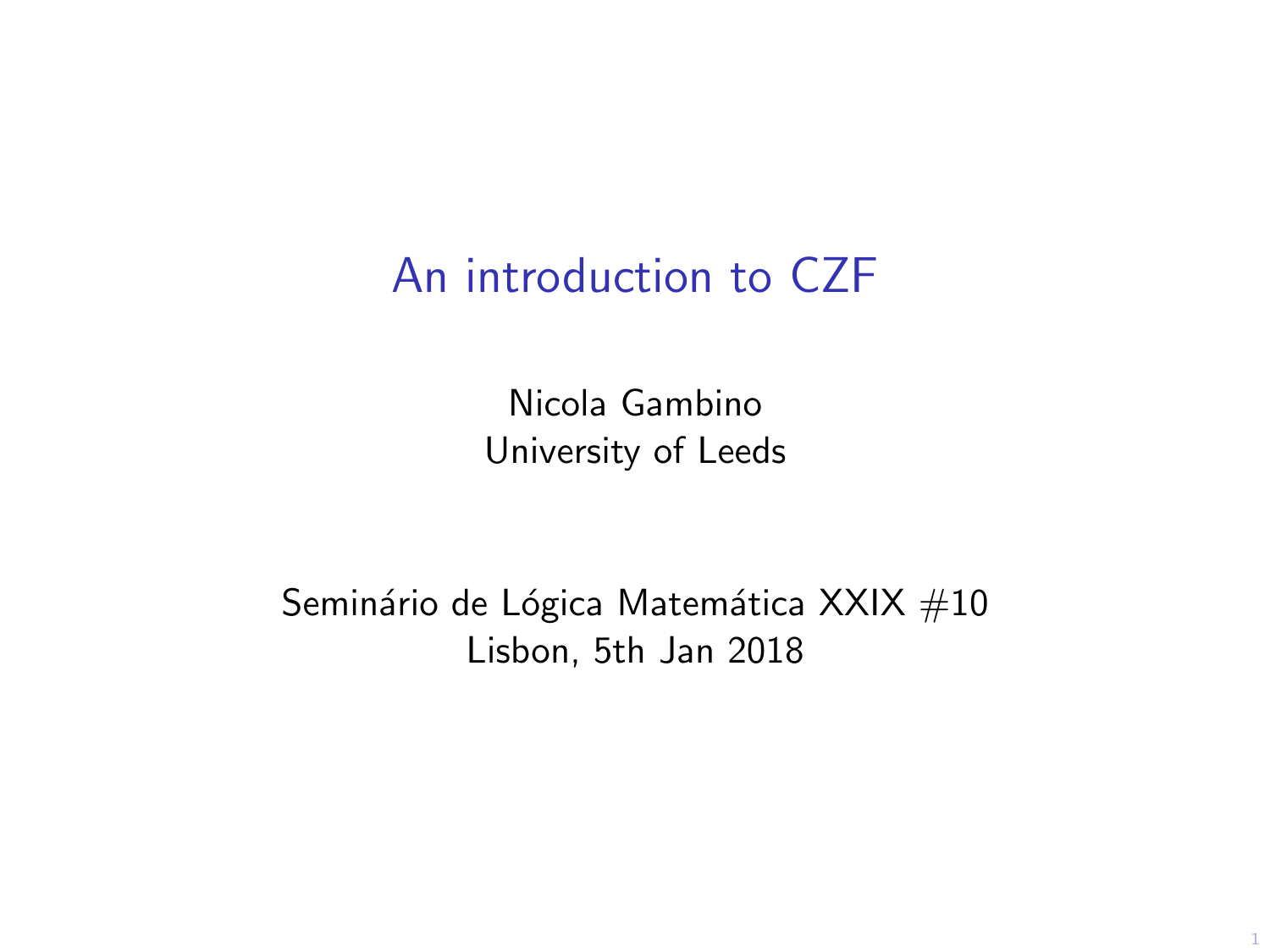# Constructive set theory

### Aim

 $\blacktriangleright$  To provide a foundation for constructive mathematics, retaining set-theoretic language.

### **Origin**

▶ J. Myhill, Constructive Set Theory, JSL 1975

Note. It is closely related to other approaches to constructive foundations:

- $\blacktriangleright$  Martin-Löf type theory
- $\blacktriangleright$  Predicative versions of elementary toposes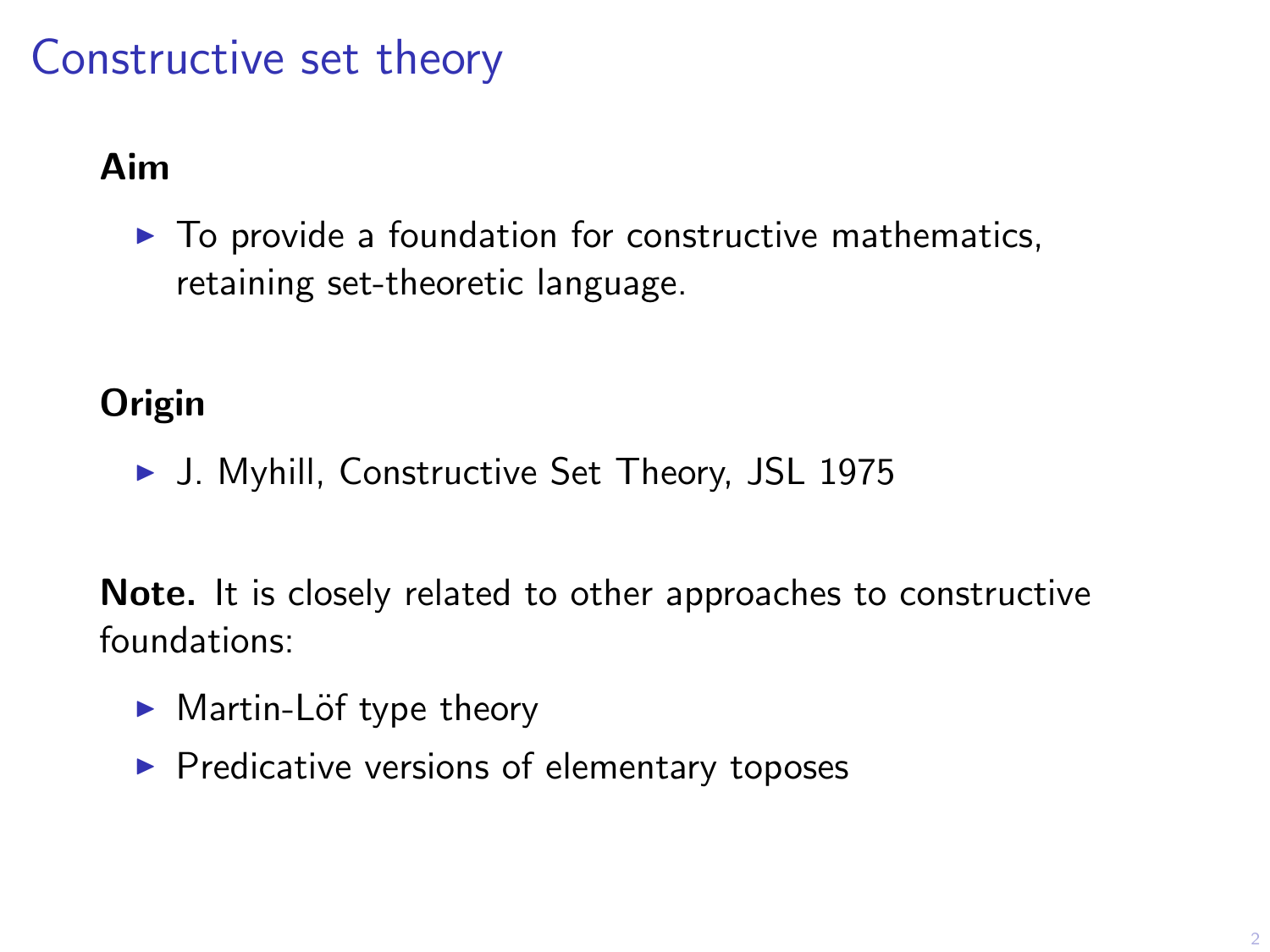## Outline of the talk

- 1. The axiom system & basic facts
- 2. Mathematics in CZF
- 3. Proof-theoretic aspects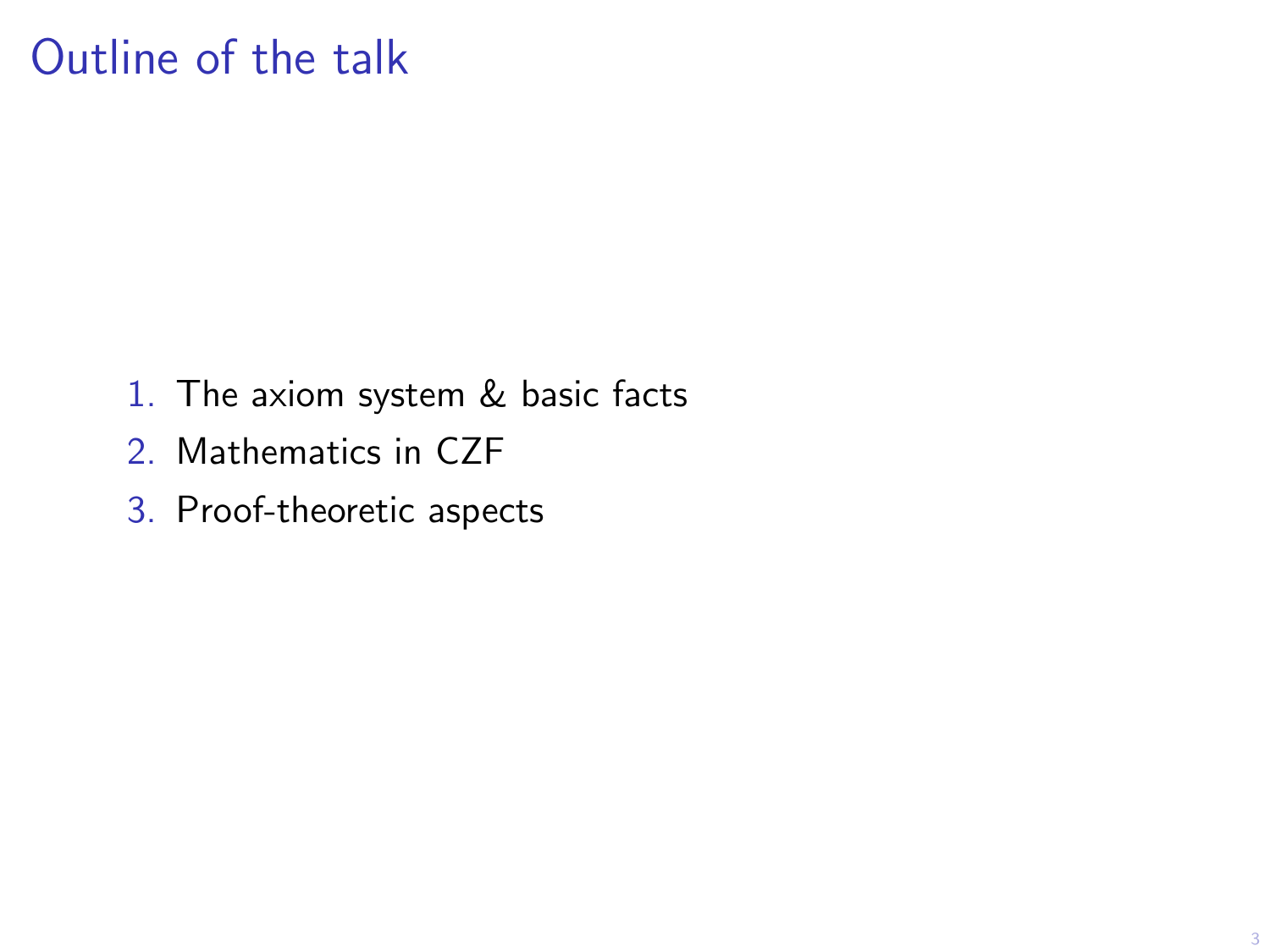## Some references

#### General

- 1. P. Aczel, The type-theoretic interpretation of constructive set theory, 1977 & 1982 & 1986.
- 2. P. Aczel and M. Rathjen, Notes on Constructive Set Theory, 2010.

#### Mathematics in CZF

3. P. Aczel, Aspects of general topology in Constructive Set Theory, 2006.

#### Proof theory

- 4. M. Rathjen, The strength of some Martin-Löf type theories, 1994.
- 5. R. Lubarsky, Independence Results around Constructive ZF, 2005.
- 6. N. Gambino, Heyting-valued interpretations of Constructive Set Theory, 2006.
- 7. A. Swan, CZF does not have the existence property, 2014.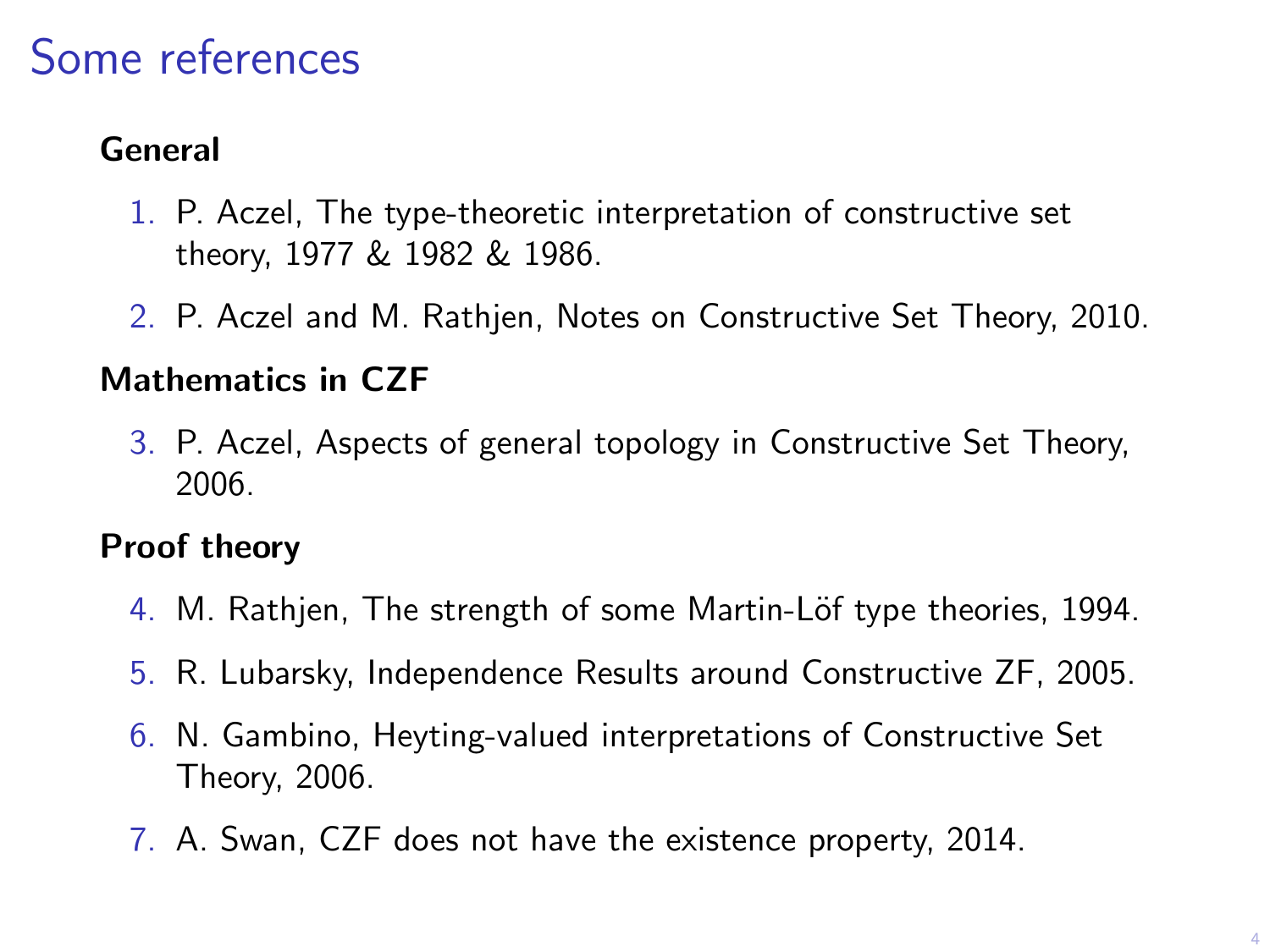### Part I:

### Axiom system and basic facts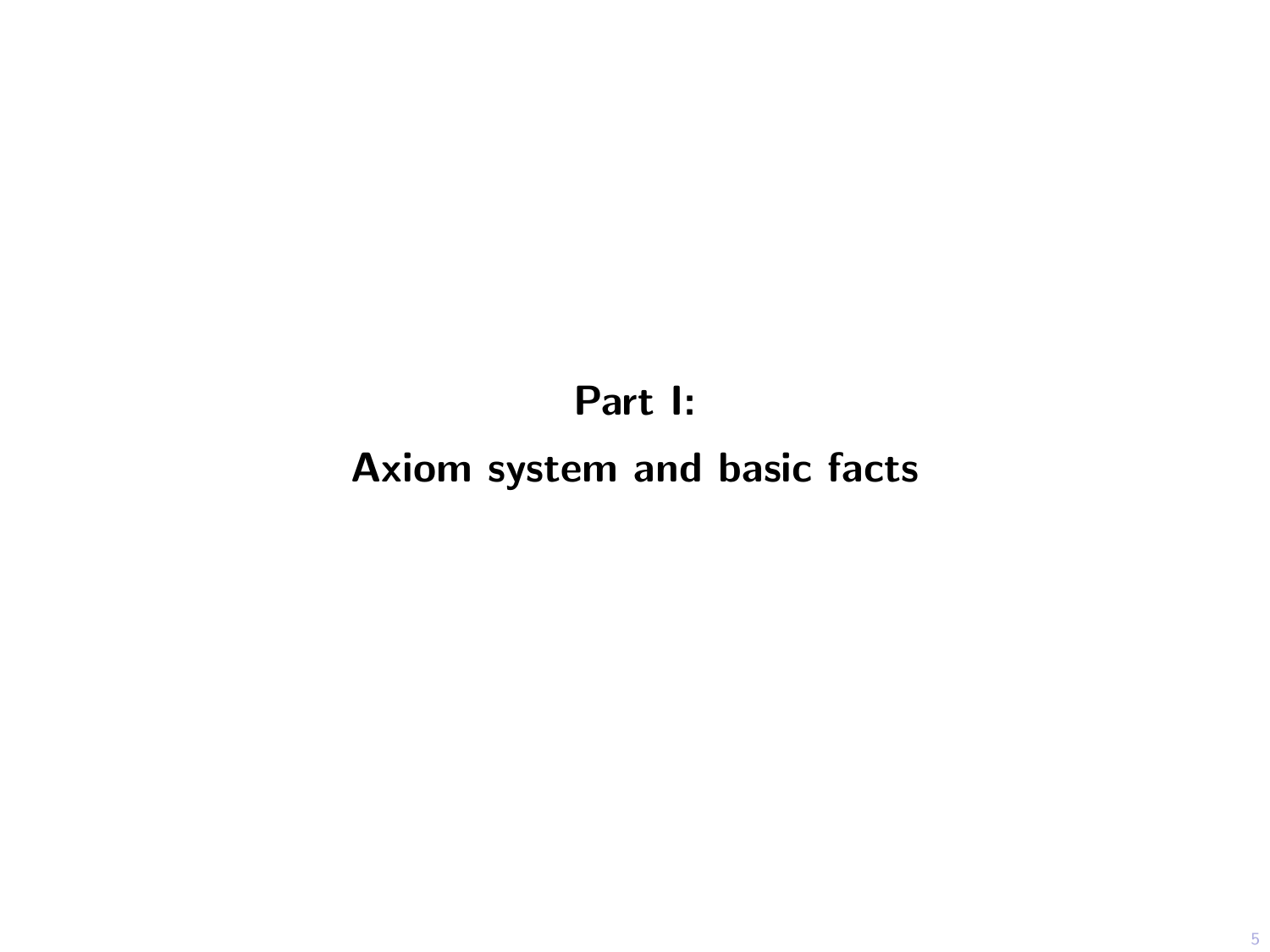# CZF (Aczel 1977)

Language: standard set-theoretic language.

As usual, we define the restricted quantifiers by:

$$
\forall x \in a \phi(x) =_{\text{def}} \forall x (x \in a \rightarrow \phi(x))
$$
  

$$
\exists x \in a \phi(x) =_{\text{def}} \exists x (x \in a \land \phi(x))
$$

 $\rightarrow$  Notion of a restricted formula (cf.  $\Delta_0$ -formula).

Logic: standard first-order intuitionistic logic.

Axioms: a variant of Myhill's CST.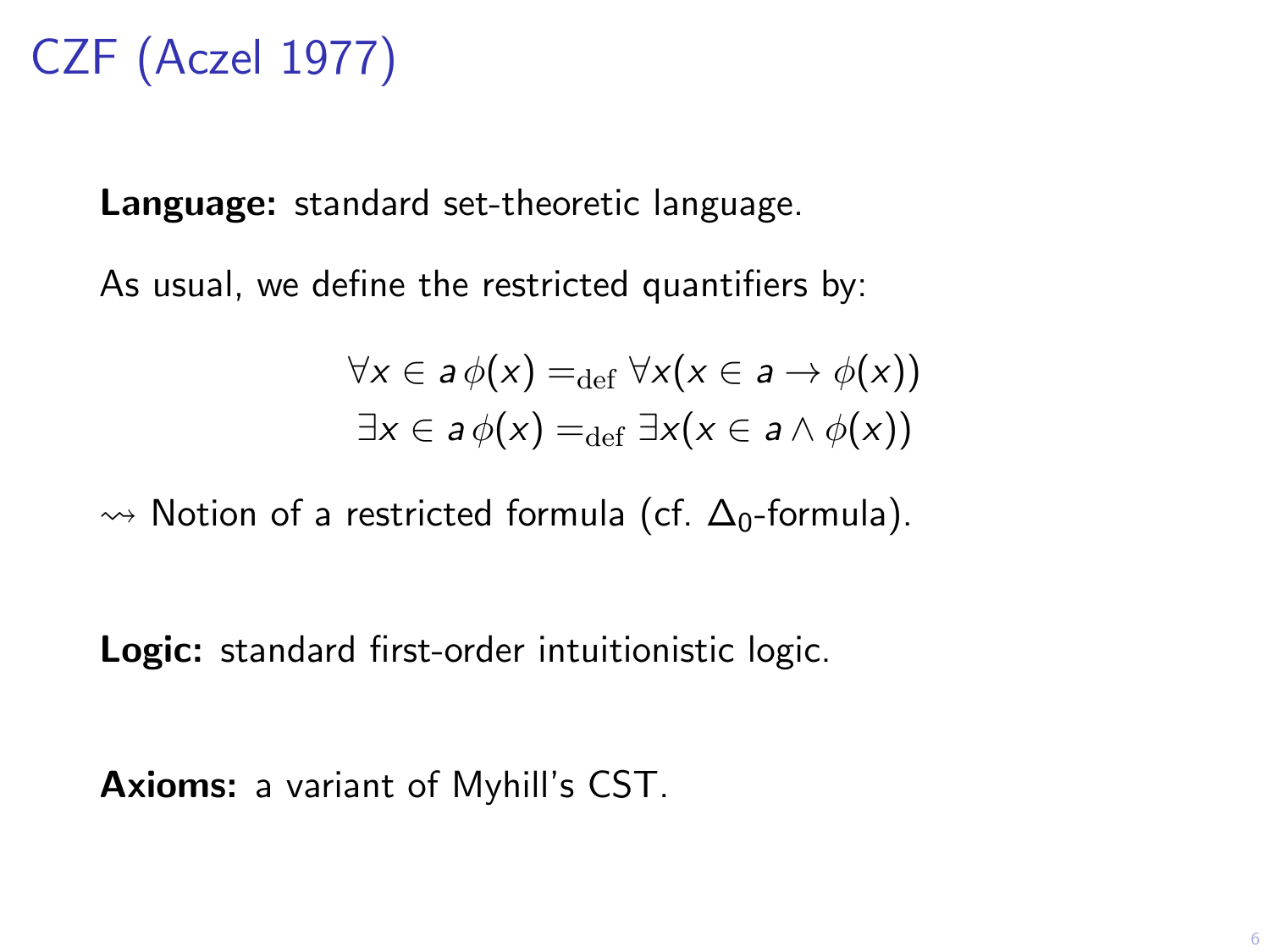# Axioms of CZF (I)

### Axioms:

- 1. Extensionality
- 2. Set Induction
- 3. Pairing
- 4. Union
- 5. Infinity
- 6. Restricted Separation:

$$
\forall a \ \exists b \ \forall x \ [x \in b \leftrightarrow x \in a \land \phi(x)]
$$

where  $\phi(x)$  is a restricted formula.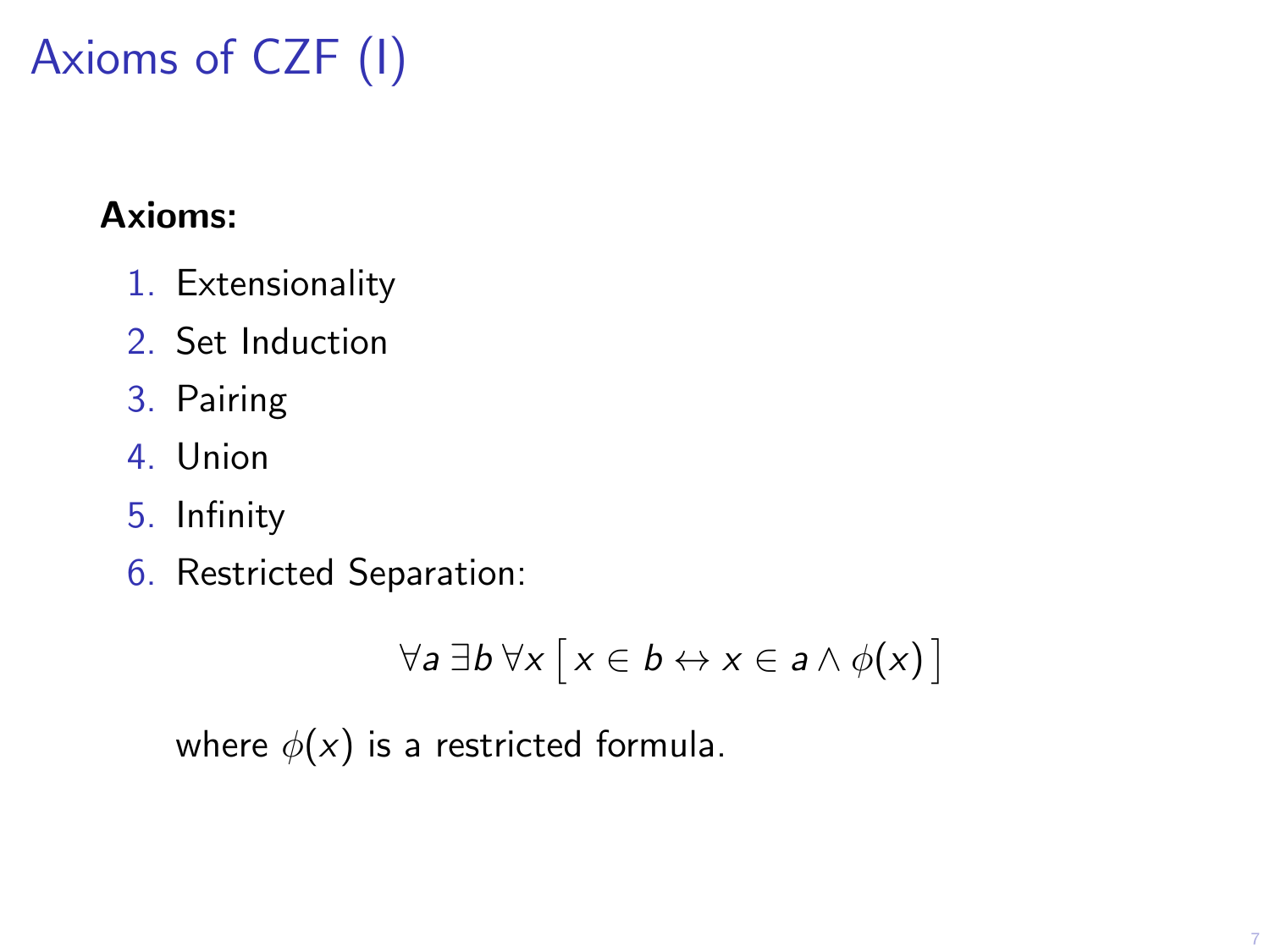# The axioms of CZF (II)

7. Strong Collection:

$$
\forall x \in a \exists y \phi(x, y) \rightarrow
$$
  

$$
\exists b \Big[ \forall x \in a \exists y \in b \phi(x, y) \land \forall y \in b \exists x \in a \phi(x, y) \Big]
$$

Here,  $\phi(x, y)$  is any formula.

8. Subset Collection:

$$
\exists c \forall z \left[ \forall x \in a \exists y \in b \phi(x, y, z) \to \exists u \in c \right]
$$

$$
\forall x \in a \exists y \in u \phi(x, y, z) \land \forall y \in u \exists x \in a \phi(x, y, z) \right]
$$

Here,  $\phi(x, y, z)$  is any formula.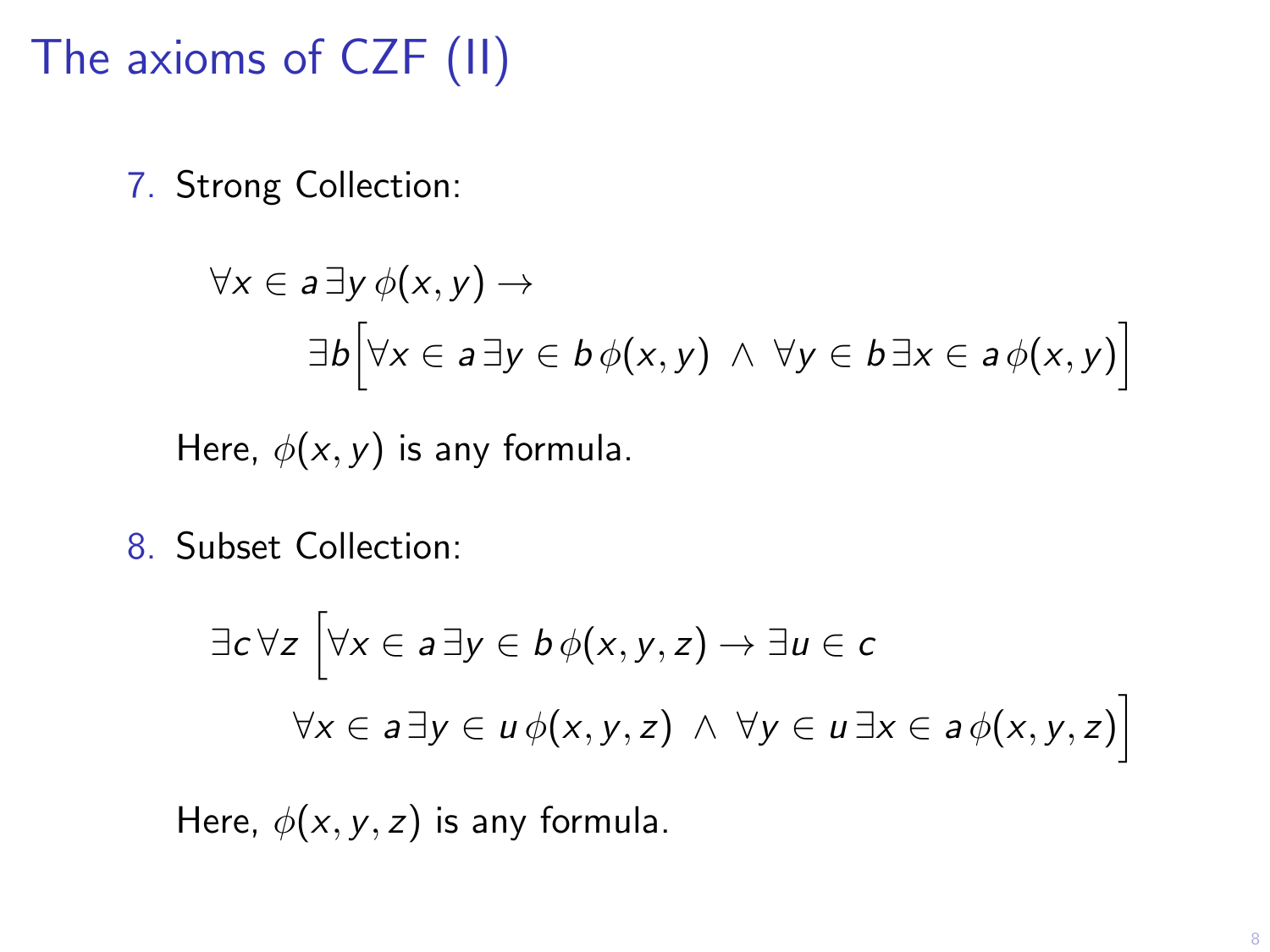## More on Subset Collection

Let A, B be sets.

**Definition.** A multi-valued function from A to B is a relation  $r \subseteq A \times B$  that is a set and such that

$$
\forall x \in A \exists y \in B \ (x, y) \in r
$$

Let  $mv(A, B)$  be the class of multi-valued functions from A to B.

Fullness axiom:

$$
\exists C \big[ C \subseteq mv(A, B) \land \forall r \in mv(A, B) \exists s \in C \ s \subseteq r \big]
$$

Proposition. Over the axioms (1)-(7), Subset Collection is equivalent to Fullness.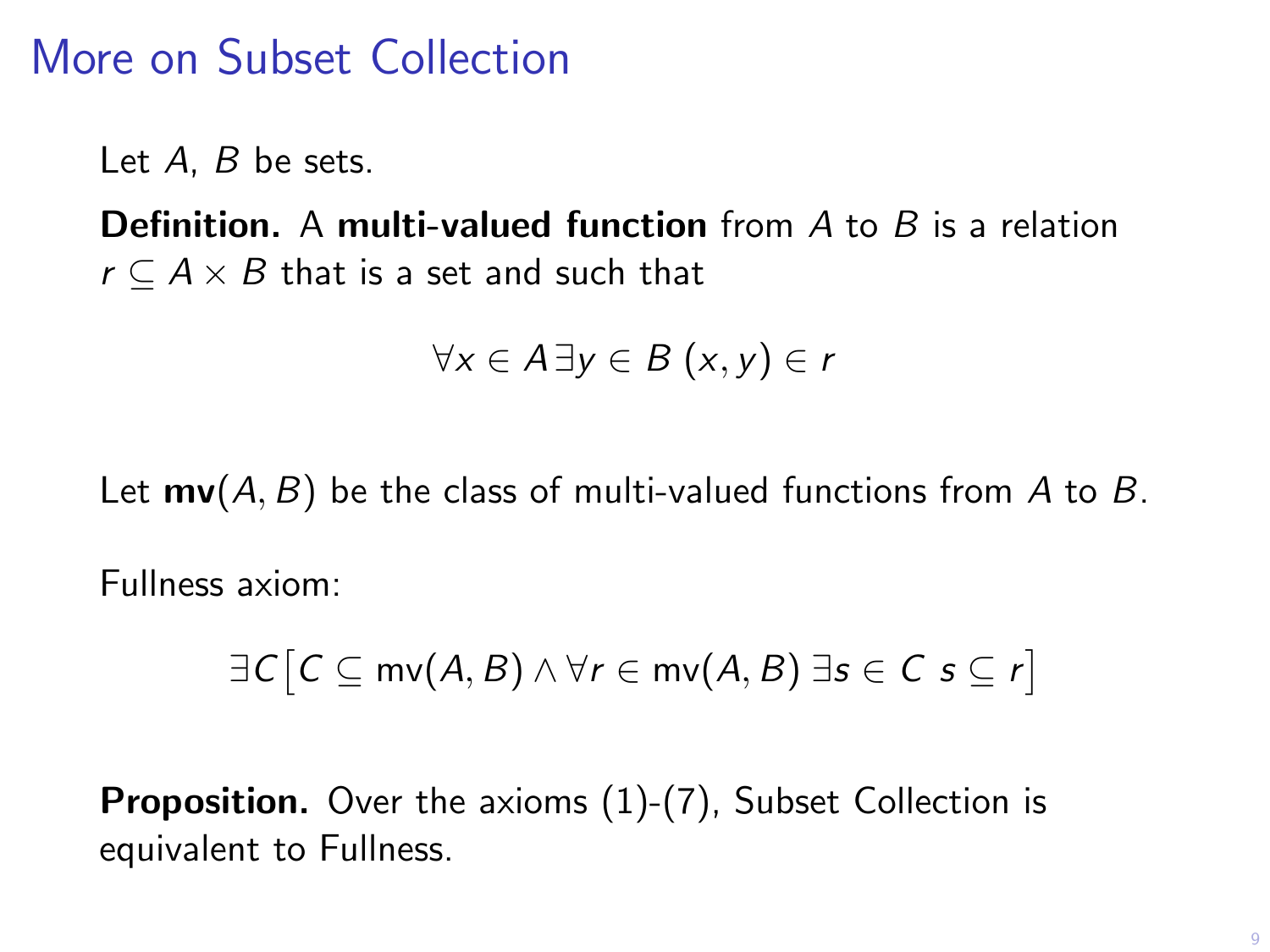## Basic facts

#### Proposition.

- $\triangleright$  Power Set  $\Rightarrow$  Subset Collection  $\Rightarrow$  Exponentiation
- $\triangleright$  Strong Collection  $\Rightarrow$  Collection  $\Rightarrow$  Replacement

### CST ⊂ CZF ⊂ IZF ⊂ ZF

**Theorem.**  $CZF + EM = ZF$ .

**Proof.** Using classical logic, we have that

- $\blacktriangleright$  Collection implies Separation,
- $\blacktriangleright$  Exponentiation implies Power Set.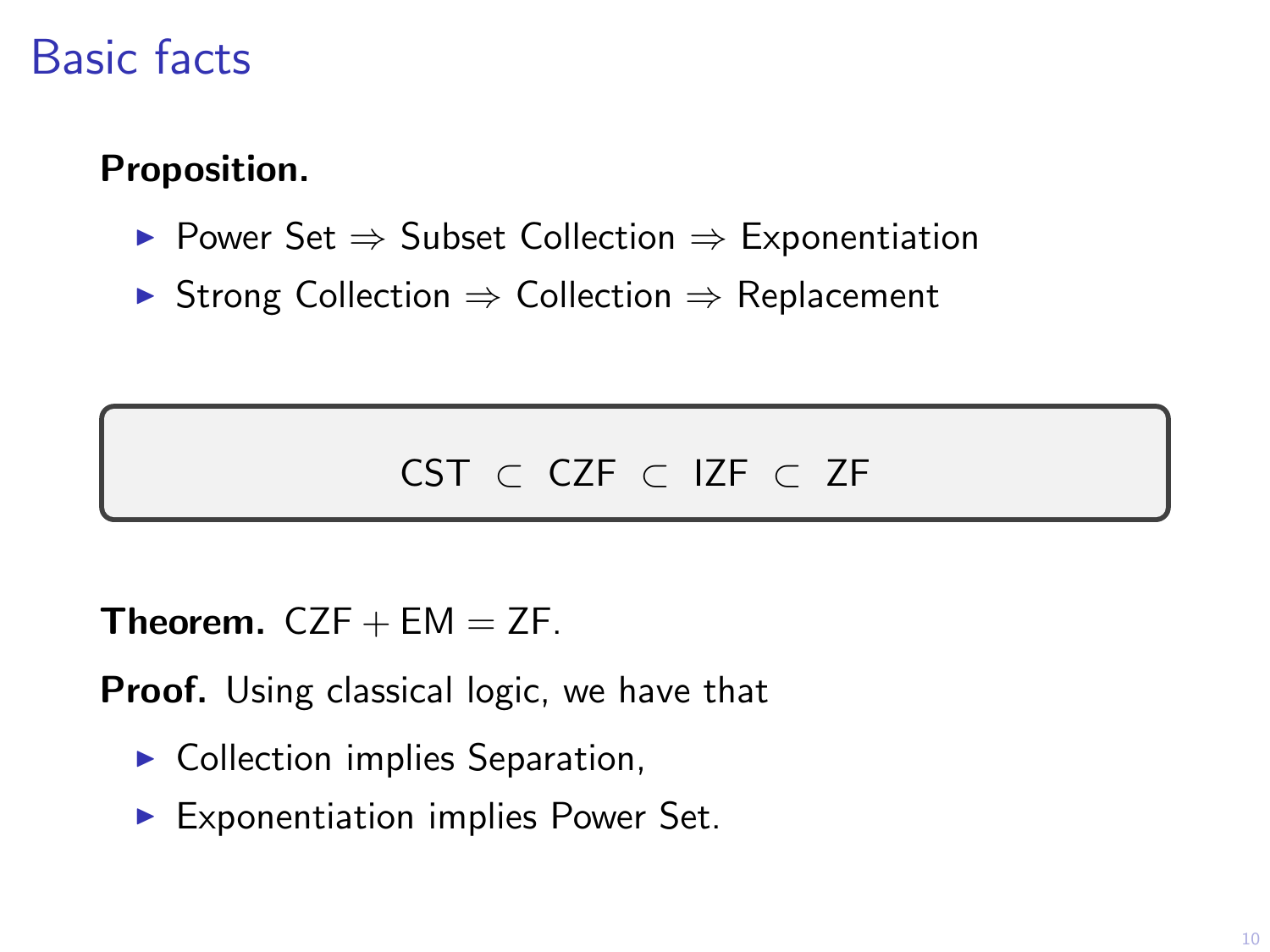# Extensions of CZF

CZF is a very flexible setting for exploring intuitionistic principles.

We can consider extensions with

 $\blacktriangleright$  choice principles:

```
AC, CC, DC, RDC, . . .
```
 $\blacktriangleright$  intuitionistic principles:

Fan Theorem, Continuity Principles, . . .

 $\blacktriangleright$  axioms for inductive definitions:

Regular Extension Axiom, . . .

 $\blacktriangleright$  Large set axioms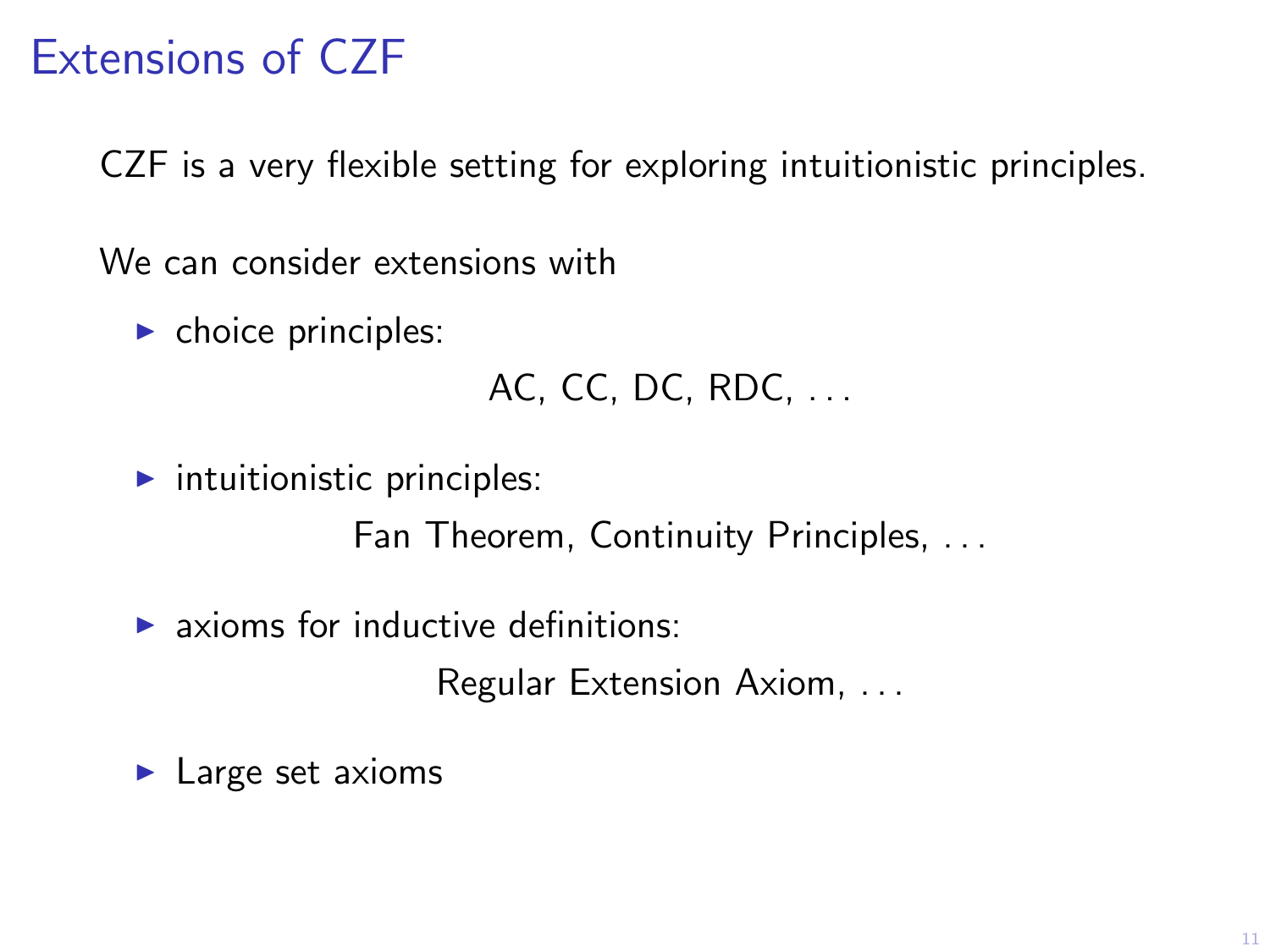# Part II: Mathematics in CZF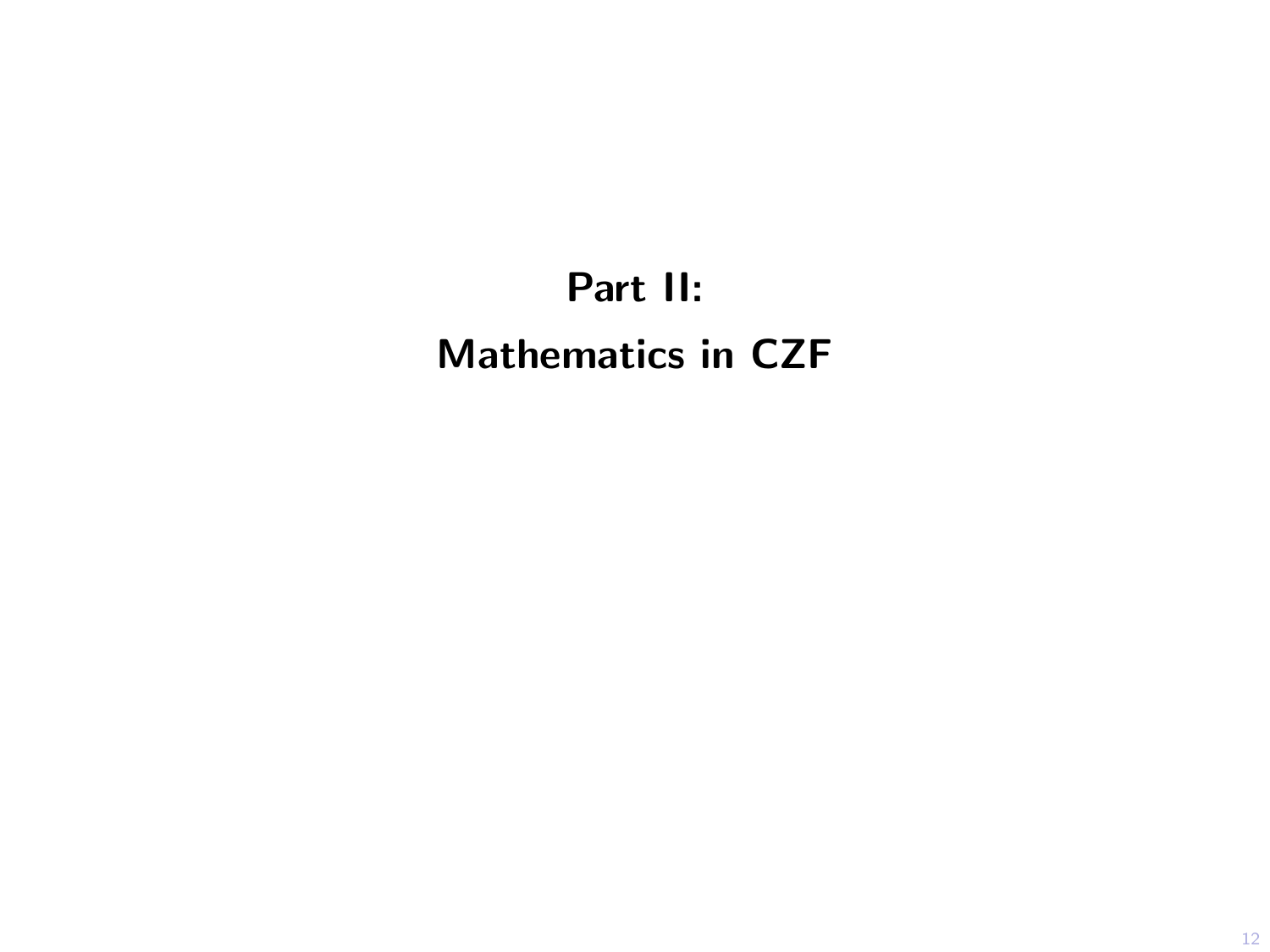## Basic notions

The axioms of CZF give us

 $\blacktriangleright$  basic sets:

$$
\emptyset, \quad 1, \quad \ldots, \quad \mathbb{N}, \quad \ldots
$$

 $\blacktriangleright$  binary operations:

$$
A \times B, \quad A \cup B, \quad B^A, \quad, \ldots
$$

 $\triangleright$  set-indexed operations:

$$
\bigcup_{i\in I}X_i\,,\quad \bigcap_{i\in I}X_i\,,\quad \ldots
$$

 $\blacktriangleright$  quotients of set-sized equivalence relations:  $X/R$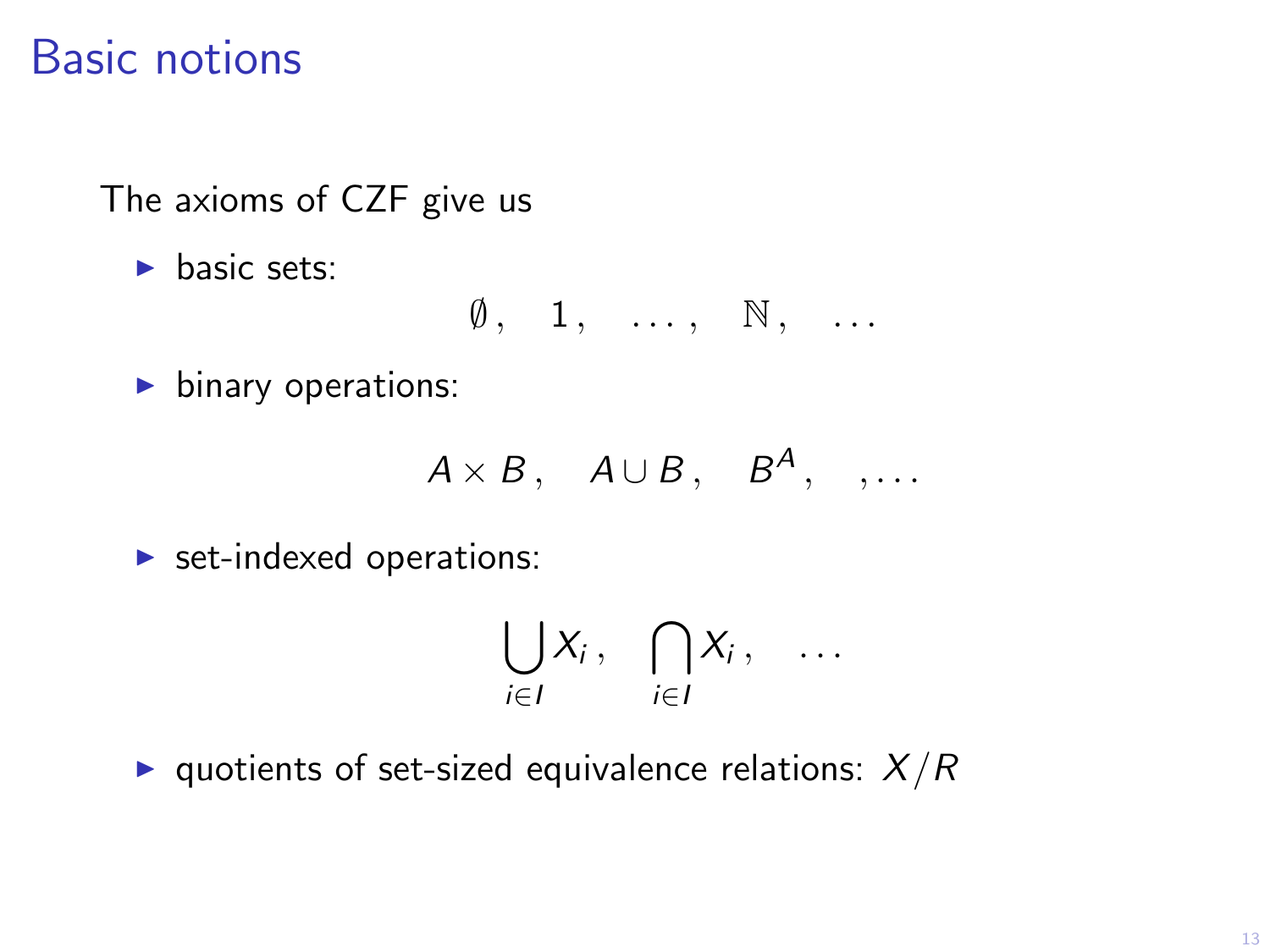# Working in CZF

We compensate lack of Full Separation and Power Set via classes:

 $\{x \mid \phi(x)\}\$ 

But we need to distinguish carefully between sets and classes.

#### Examples.

 $\blacktriangleright$  For a set A, we have the class

$$
\mathcal{P}(A) =_{\text{def}} \{S \mid S \subseteq A\}
$$

which is not a set in general.

For a set A and a formula  $\phi(x)$ , we have the class

$$
\{x\in A\mid \phi(x)\}
$$

which may not be a set if  $\phi(x)$  is not restricted.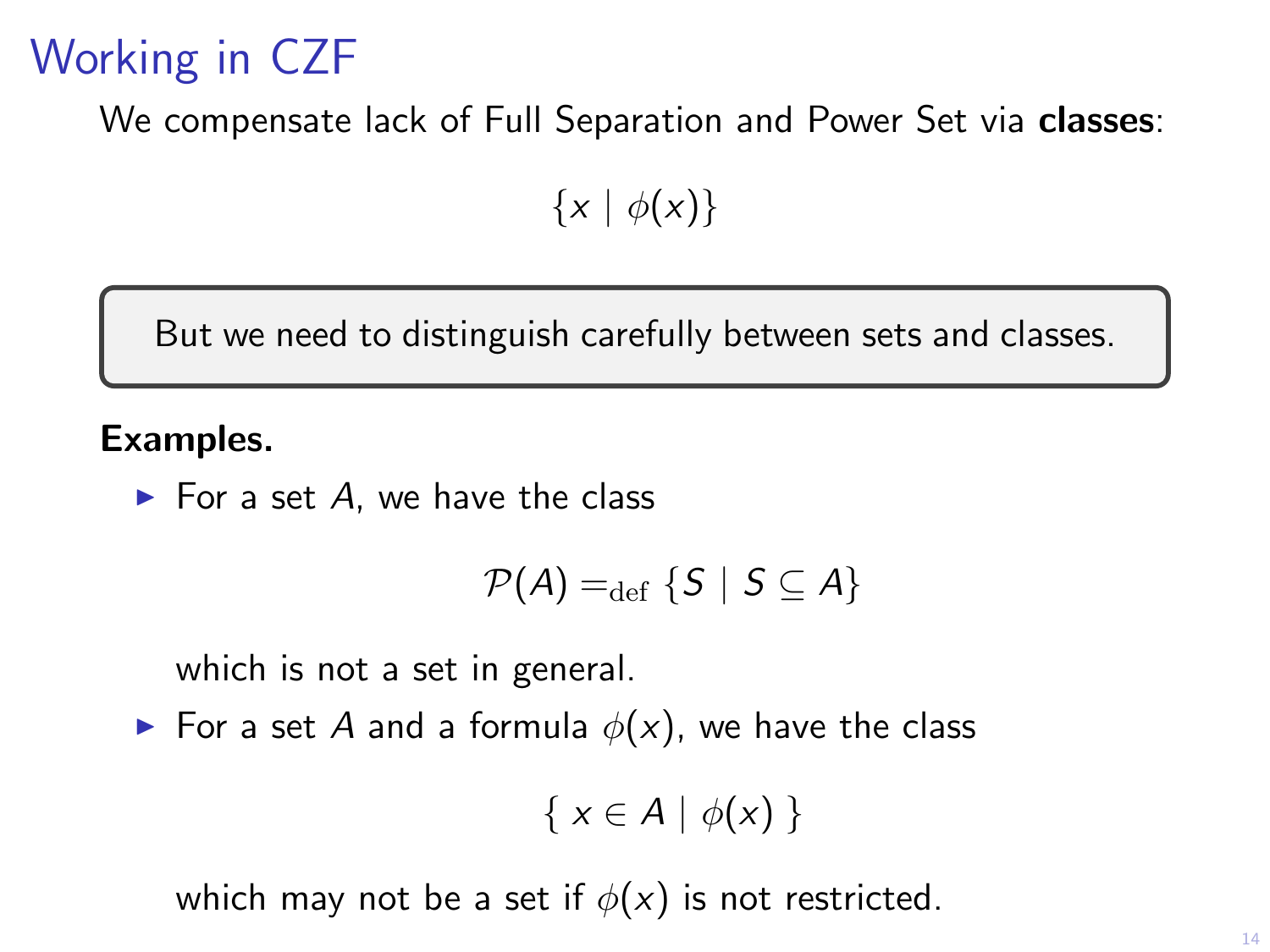## The real numbers in CZF

Many possible approaches: Cauchy reals, Dedekind reals, ...

**Definition.** A **left cut** is a subset  $X \subseteq \mathbb{Q}$  such that:

1. 
$$
X = \{y \in \mathbb{Q} \mid \exists x \in X \ (y < x)\}
$$

- 2. X is inhabited
- 3. X is bounded above, i.e.  $\mathbb{Q} \setminus X$  is inhabited
- 4. X is located above, i.e.

$$
\forall x, y \in \mathbb{Q} \left[ x < y \to (x \in X \vee y \notin X) \right].
$$

#### **Theorem (Aczel).** The class  $\mathbb R$  of left cuts is a set in CZF.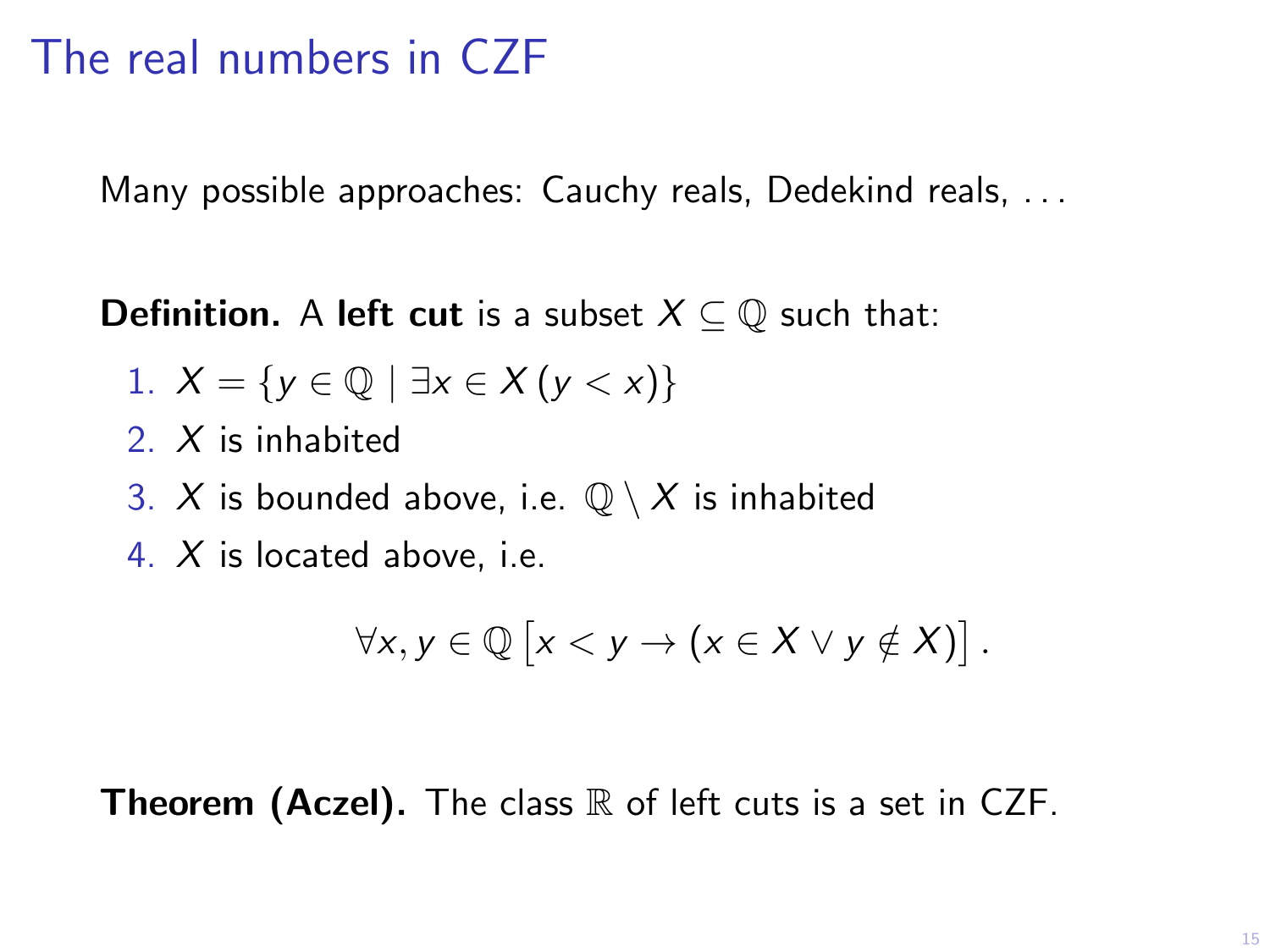# Topology

### Problem

 $\triangleright$  Several standard results about topological spaces cannot be proved constructively, e.g. Heine-Borel theorem.

### Solution

 $\triangleright$  Work with point-free spaces, i.e. the algebras of open sets.

Standard approach: notion of a frame/locale

$$
(X,\leq,\bigvee,\wedge,0,1)
$$

Studied extensively in topos theory (cf. Johnstone's Stone Spaces). This development uses Power Set.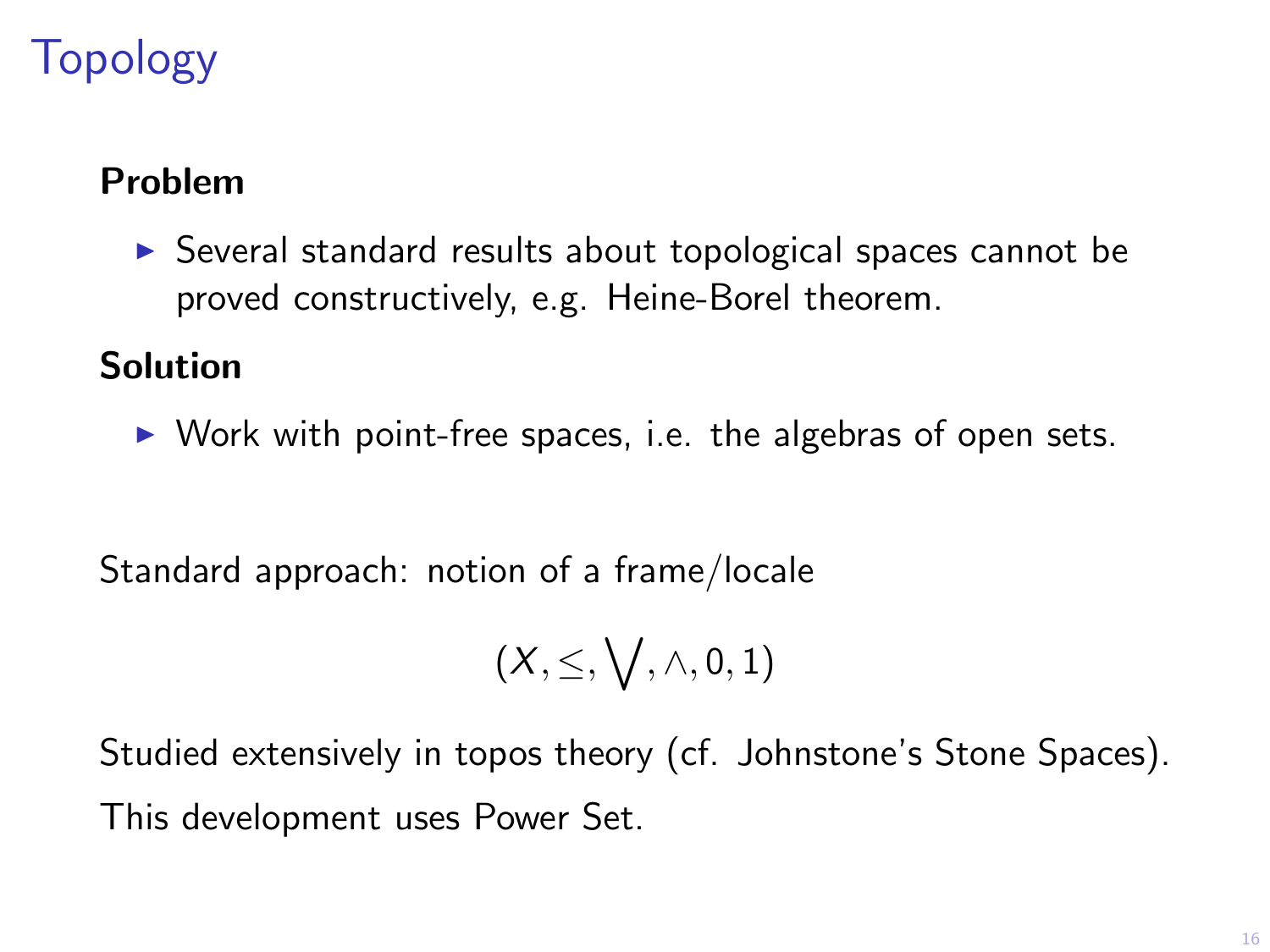## Pointfree topology in CZF

#### Definition. A set-generated frame consists of

$$
\big(X,\leq,\bigvee,\,\wedge,\,0,\,1,\,G\big)
$$

where

- $\blacktriangleright$   $(X, \leq, \bigvee, \wedge, 0, 1)$  is a class-sized frame,
- ► G is a set such that for all  $a \in X$

$$
a = \bigvee \{x \in G \mid x \leq a\}
$$

Set-generated frames allow us to develop:

- $\triangleright$  constructive pointfree topology (cf. formal topology)
- $\blacktriangleright$  Heyting-valued models (cf. sheaves)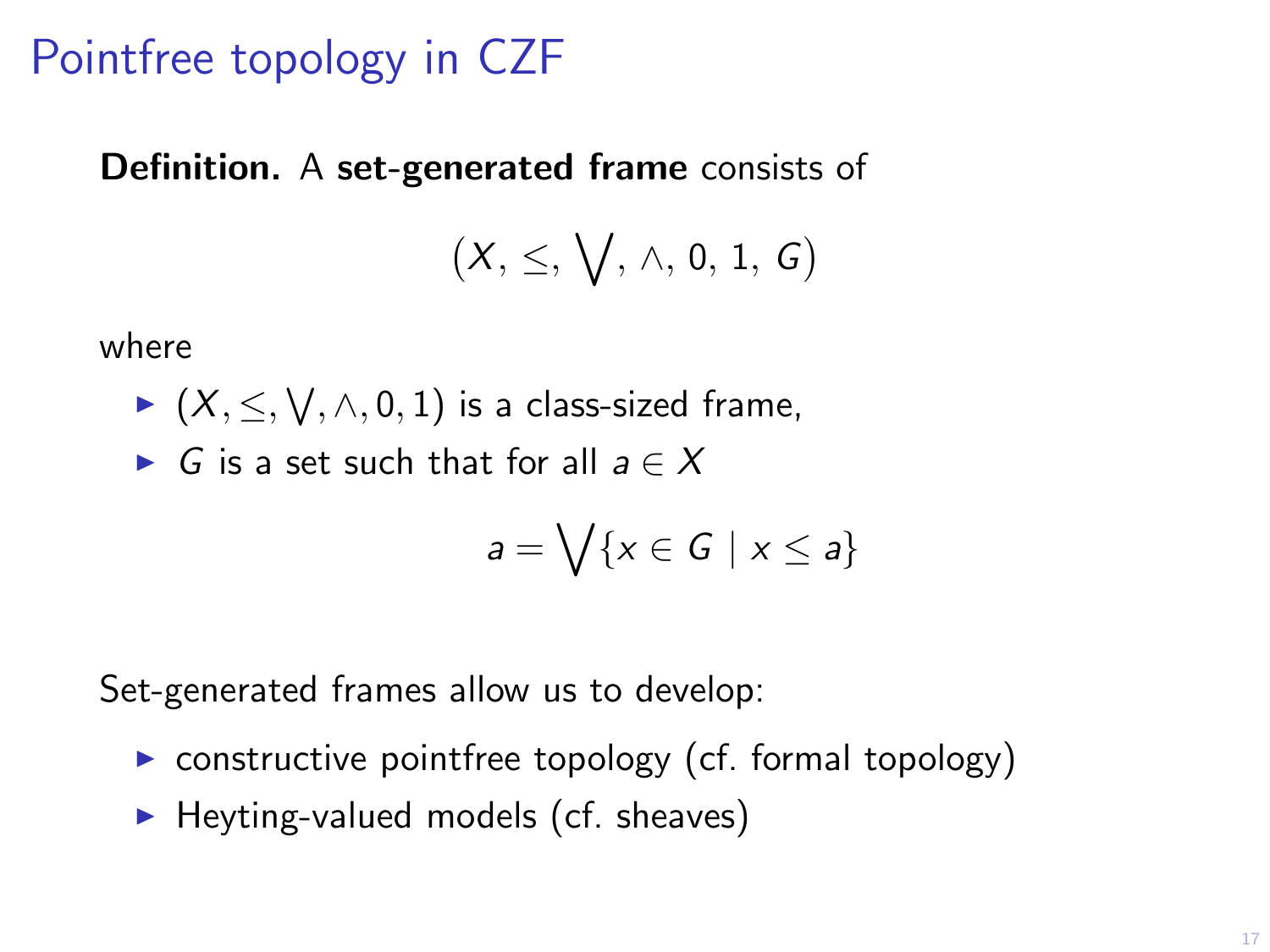# Part III: Proof-theoretical aspects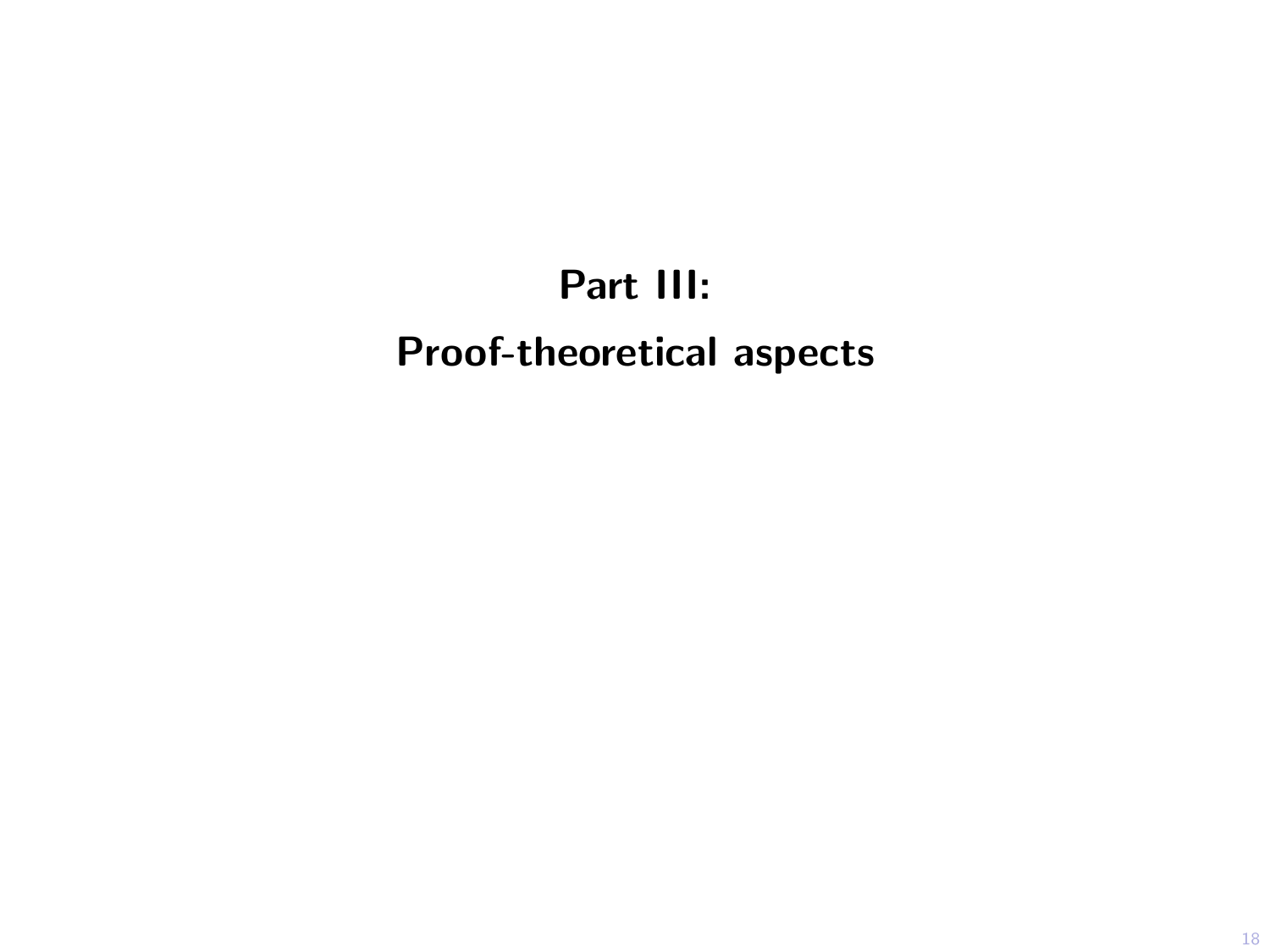## Relation to Martin-Löf type theories

Theorem (Aczel). CZF admits a model in a Martin-Löf type theory with

- $\blacktriangleright$  standard basic types
- $\blacktriangleright$  Σ-types, Π-types
- $\blacktriangleright$  a type universe, U
- $\blacktriangleright$  a single W-type

$$
V =_{\text{def}} (Wx : U)x
$$

Idea. Sets-as-trees, formulas-as-types.

Note.

- $\triangleright$  Various choice principles are validated.
- $\blacktriangleright$  The interpretation can be extended.
- $\triangleright$  Valid formulas can be characterized (Rathjen & Tupailo)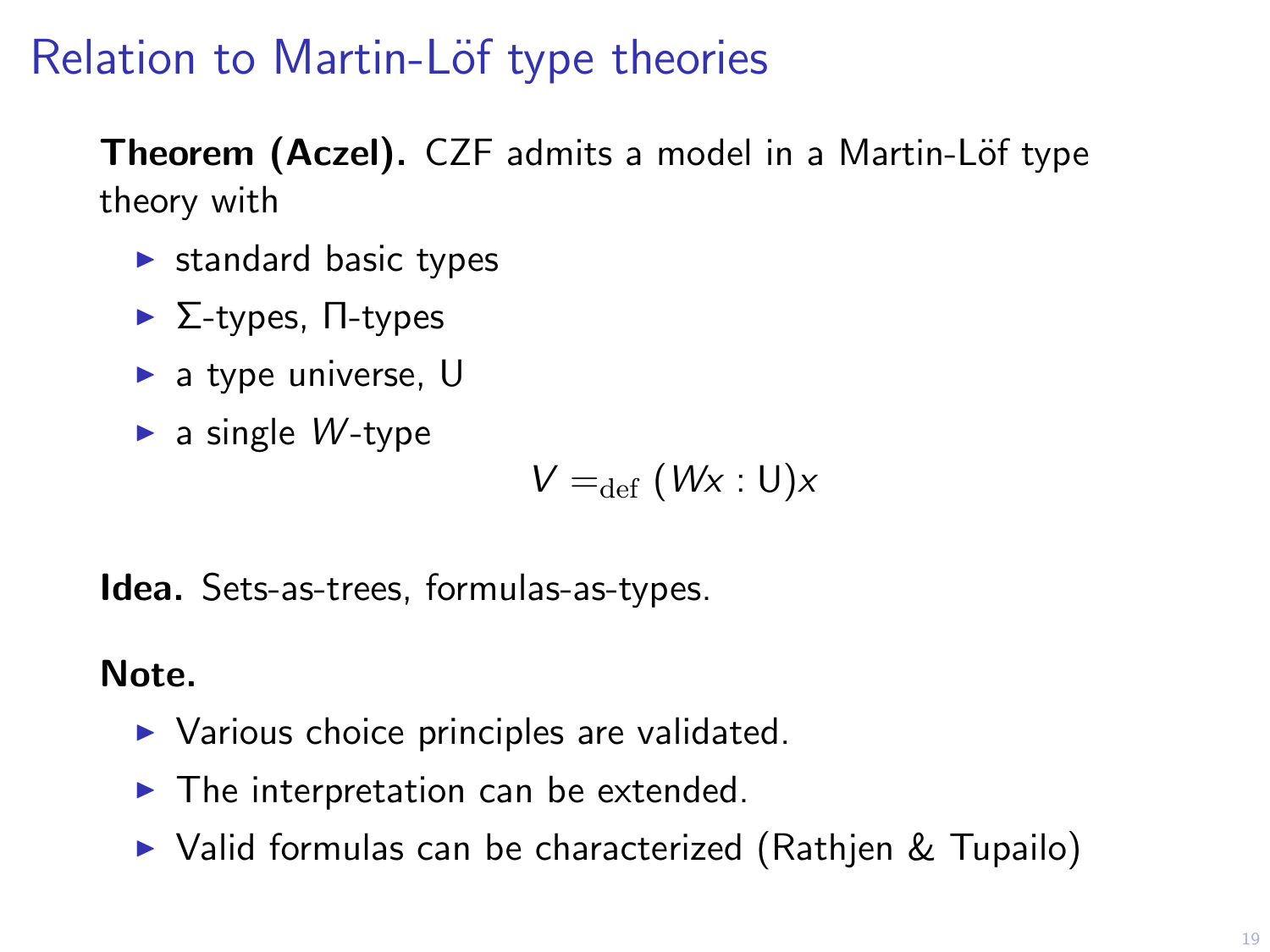Proof-theoretical strength

#### Theorem (Rathjen).

$$
1. \ \mathsf{CZF} \equiv \mathsf{KP} \equiv \mathsf{ID}_1
$$

2. CZF + REA  $\equiv$  KPi  $\equiv$   $\Delta^1_2$ -comprehension + BI

**Theorem.** CZF  $+$  Power Set  $>$  Z.

**Theorem (Lubarsky).** CZF + Full Separation  $\equiv$  PA<sup>2</sup>.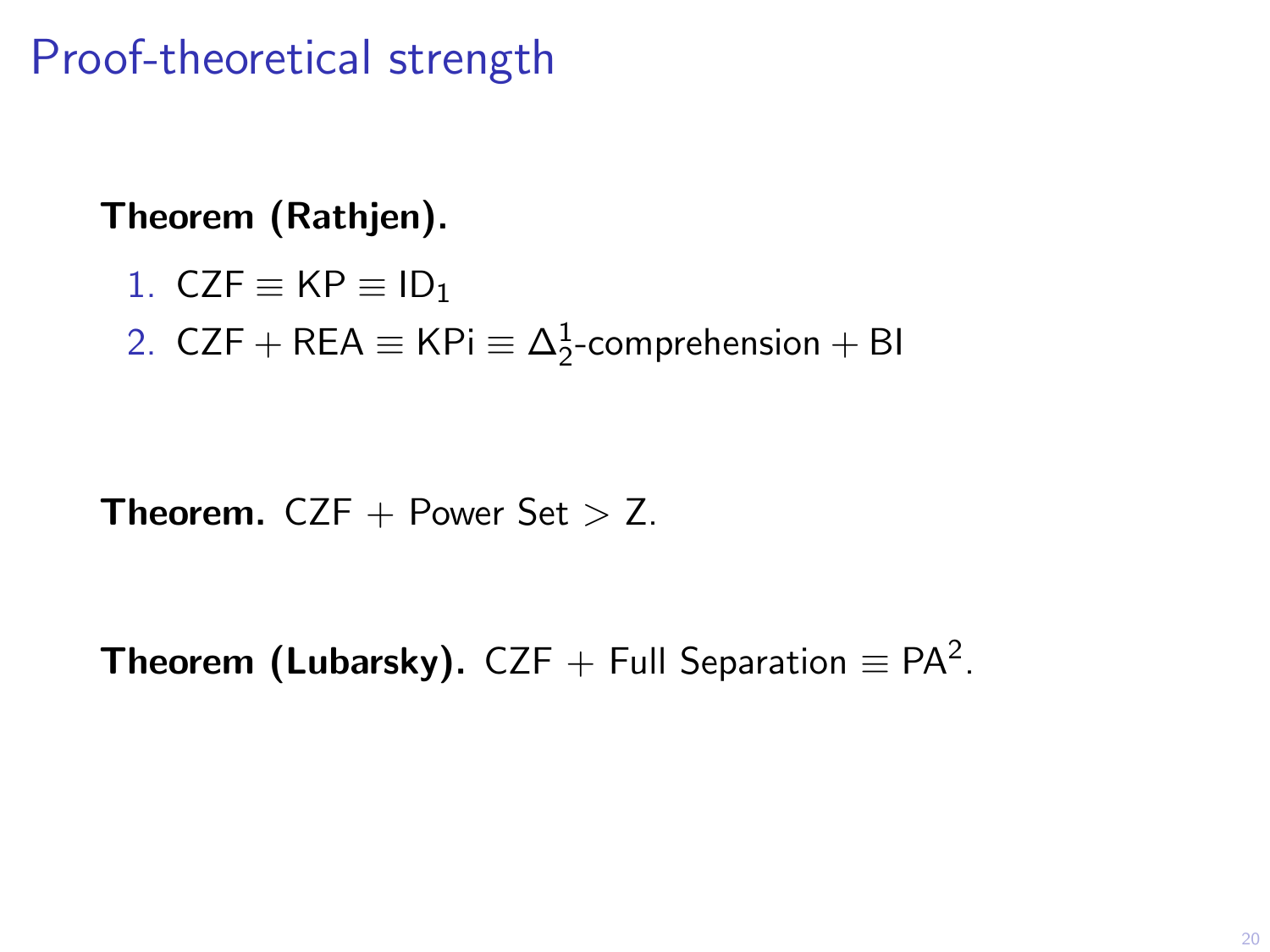## Some independence results

Theorem (Lubarsky). On the basis of CZF without Subset Collection, we have that

- 1. Subset Collection does not imply Power Set,
- 2. Exponentiation does not imply Subset Collection,
- 3. Exponentiation does not imply that  $\mathbb R$  is a set.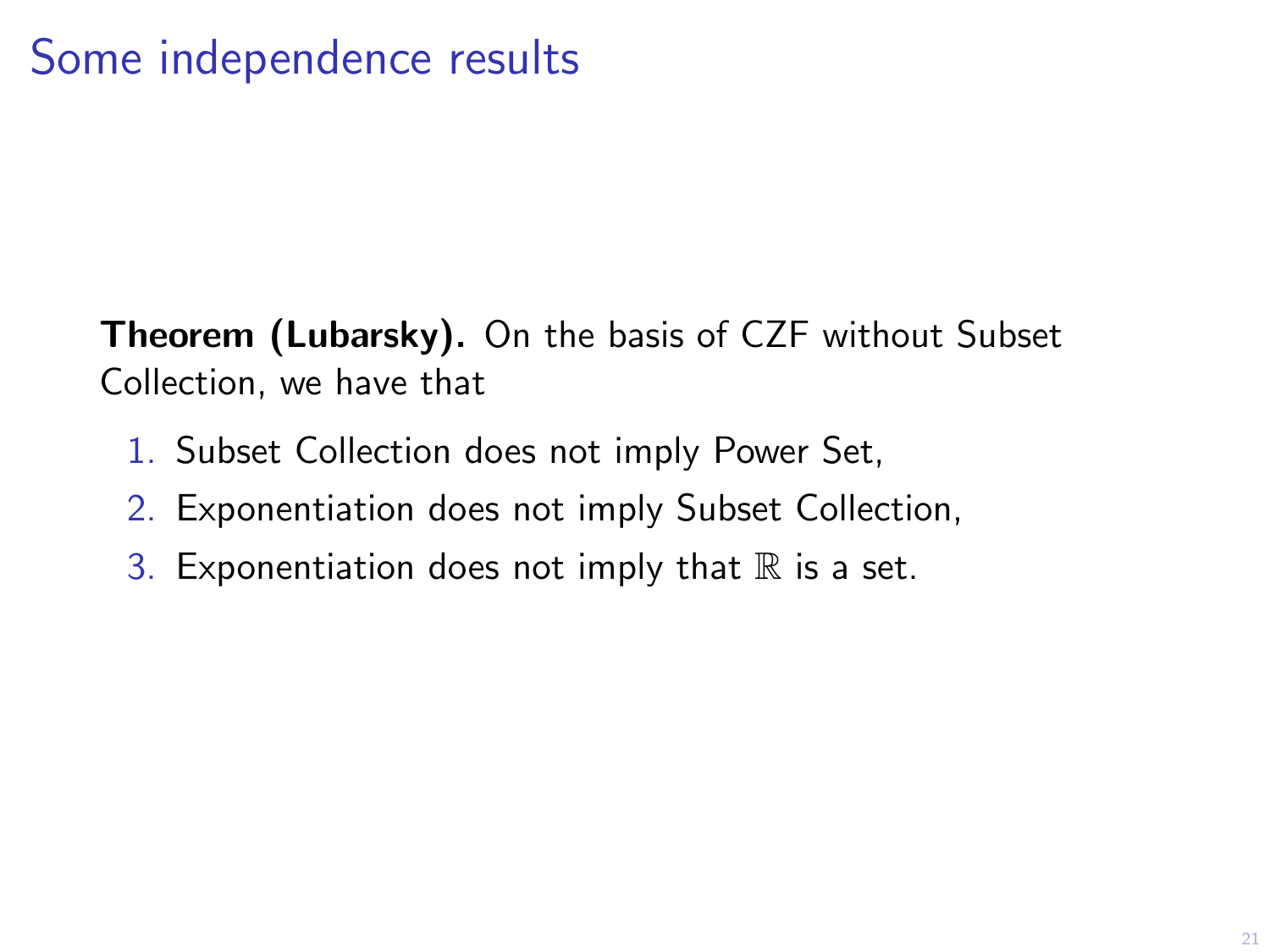Disjunction and existence properties

**Definition.** We say that  $T$  has

 $\blacktriangleright$  the Disjunction Property if

$$
T \vdash \phi \lor \psi \quad \Rightarrow \quad T \vdash \phi \text{ or } T \vdash \psi
$$

 $\blacktriangleright$  the Numerical Existence Property if

$$
T \vdash \exists x \in \omega \phi(x) \quad \Rightarrow \quad \text{There is } n \text{ s.t. } T \vdash \phi(n)
$$

 $\blacktriangleright$  the Existence Property if

$$
\mathcal{T} \vdash \exists x \phi(x) \quad \Rightarrow \quad \text{There is } \theta \text{ s.t. } \mathcal{T} \vdash \exists! x (\theta(x) \land \phi(x))
$$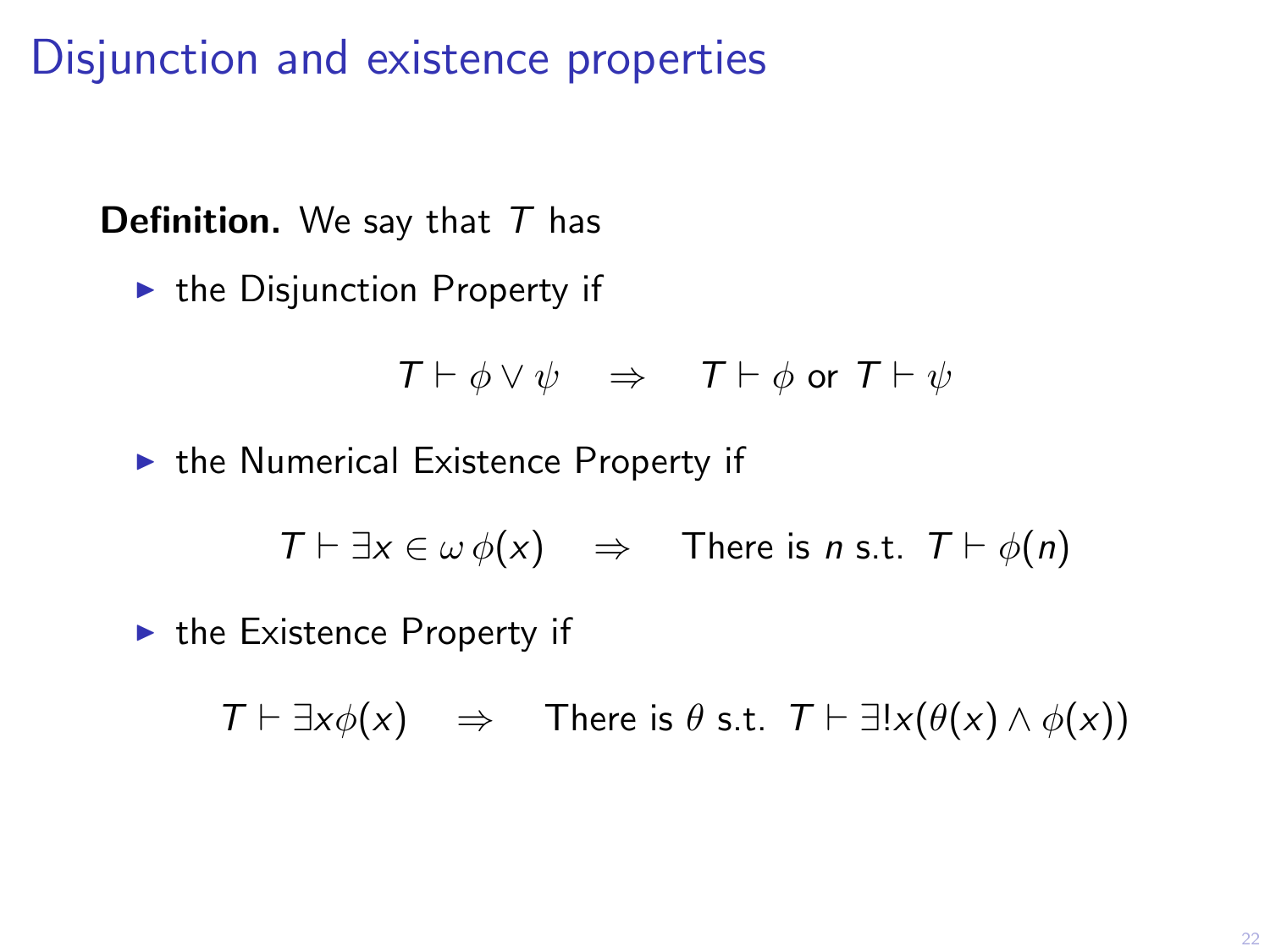Disjunction and existence properties for CZF

Beeson showed that IZF has DP and NEP.

Theorem (Rathjen). CZF has DP and NEP.

Friedman and Scedrov showed that IZF does not have EP. Their proof uses crucially Full Separation.

Theorem (Swan). CZF does not have EP.